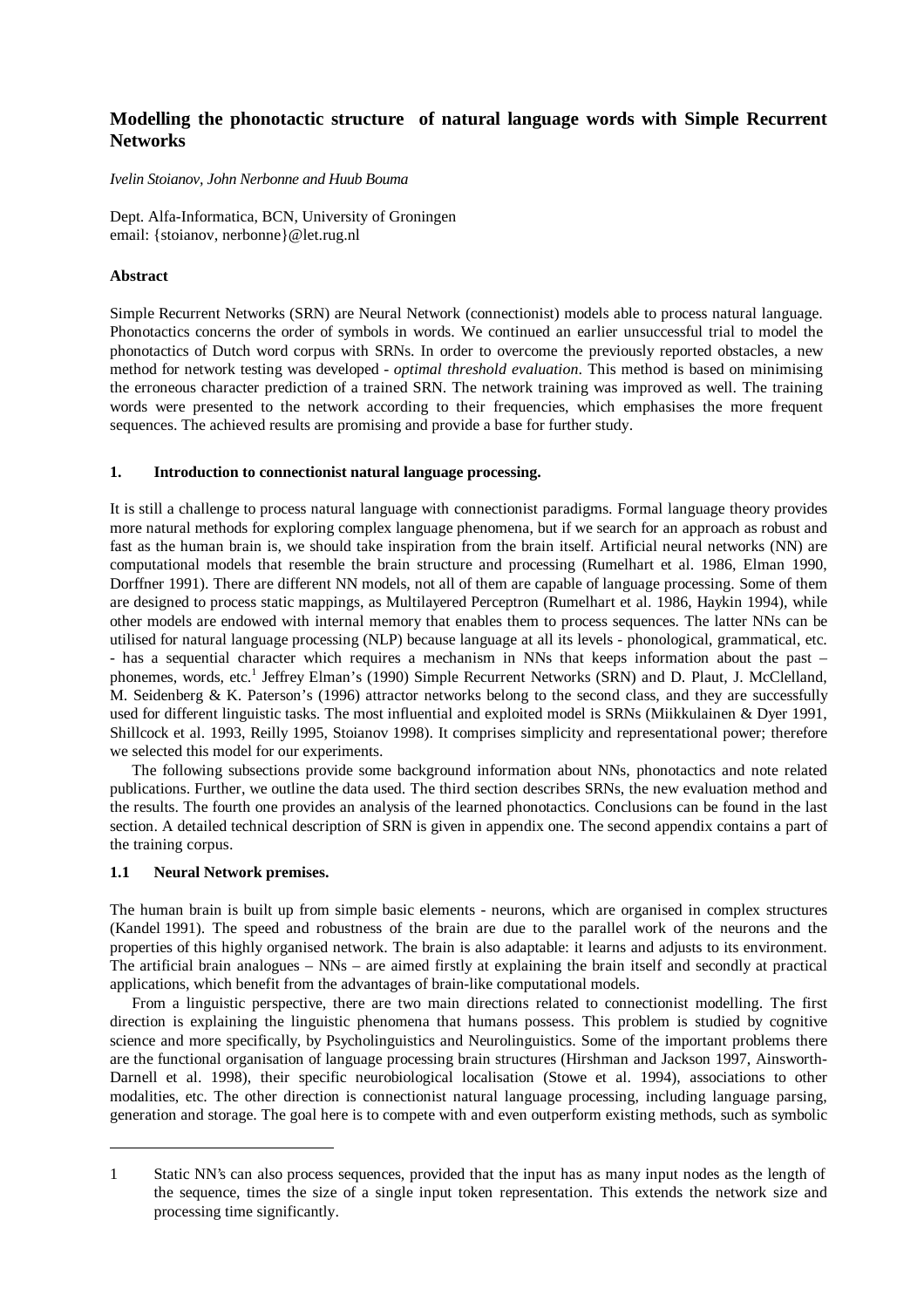and stochastic approaches. In this area, the modelling of neural structures is compromised to obtain simpler, but computationally more effective models. SRNs belong to this category. Nevertheless, many authors use them to explain some characteristics of our linguistic capacity.

The NN structure is similar to the neuron assemblies in the brain. Knowledge and data in the NNs are represented distributively (Rumelhart et al. 1986, Dorfner 1991). The data is represented sparsely as the current activation of a set of neurons, usually organised in 'layers'. These activations are propagated from layer to layer. There is always an input layer, whose neurons are activated according to external environment, and an output layer, whose activations are the product of the network. The knowledge, or the rules of how to process the data, is redundantly encoded in the NNs as varying strengths of the connections between the neurons. Each 'rule' is represented by a large number of neurons and weights, and if small damage occurs, the rest of the neurons may be capable of producing a correct response. Moreover, they can learn quickly and can adjust their behaviour in slightly modified configuration. This kind of representation is the basis for the generalisation abilities of the NNs, that is, the ability to generate similar output activity for similar input patterns even if they were unseen during the learning. Most of the NN learning algorithms are also geared to this kind of distributed data representation. There are learning algorithms that form "rules" observing only input data and other, that may be told the correct response by a "teacher" (a check on output). The presence of a teacher corresponds to learning an input/output mapping. One of the most popular supervised learning algorithms is Backpropagation learning.

Biologically motivated NNs are supported further by a number of theoretical analyses. Hornik et al. (1991) proved that Backpropagation learning can approximate any continuous input / output static mapping to any degree of accuracy, by a multilayer neural network, if there are enough hidden neurons. Doya (1993) extended this result to include temporal patterns using recurrent neural architectures. The more restricted SRNs were proven by Sperduti (1997) able to simulate any frontier-to-root automaton, while some other recurrent models such as cascade correlation networks and Neural Trees can not. The latter kind of automaton recognises tree grammars. The phonotactic structure of language words can easily be encoded in such a grammar, providing more reason to choose this recurrent neural network model for our task.

## **1.2 Phonotactics.**

The principles of combination by which linguistic signs (symbols) form messages is called the grammar of the language. In the course of this research a phonological level of grammar is examined. Basic elements there are phonemes. Phonotactic analysis considers the principles of their combination (Laver 1994), that is, the valid combinations of phonemes.

In the experiments we report on here, we used graphemes instead of phonemes, that is, we studied combinations of letters. Using phonemes does not significantly increase the complexity of the problem - usually the length of the phonetic representation is shorter than the orthographic representation, while the number of the phonemes is larger. Tjong Kim Sang (1998) also reports very little difference in the learning problems based on phonemes vs. letters. In spite of studying graphemes instead of phonemes, in the rest of the paper we will not use the more-specific term *graphotactics*, but *phonotactics*. The reader should keep in mind that we experiment with letters.

We will try to encode words from a natural language (Dutch) within a connectionist model - SRNs. The network will be given all words from a training word corpus.<sup>2</sup> As a result, it should learn the phonotactics of these words. If the corpus size is enough large, then the NN will learn the phonotactics of the language the words belong to. Other approaches that might be used for studying phonotactics are N-grams and Hidden Markov Models.

Usually, the phonotactic rules are known in advance. A NN model trained to remember the phoneme combinations of a particular language should discover these rules. Therefore, one of the methods to examine whether this NN has learned the phonotactics of a given language is to check if these rules can be derived from the weight matrices of the NN. Another approach to examine the training is to verify how well the network recognises strings, that is, whether it can distinguish words belonging to the language from random strings. In this case, the corpus containing words from the learning language has to be split into training and test subcorpora. In addition, we make use of a corpus of random strings. After training, we will examine how many words from the test corpus are not recognised as belonging to the language, and how many words from the random string corpus are accepted. The average of these two errors will give an estimation of how well the NN recognises the learning language. This is the approach we implemented.

#### **1.3 Related studies.**

-

There are few previous works that have attempted to learn phonotactics with NNs. The earliest report is by Shillcock et al. (1993). The attempt there was to model the phonological space with SRNs. The network was

<sup>2</sup> By using the term *corpus*, we will mean *word list*, (extended with word frequencies).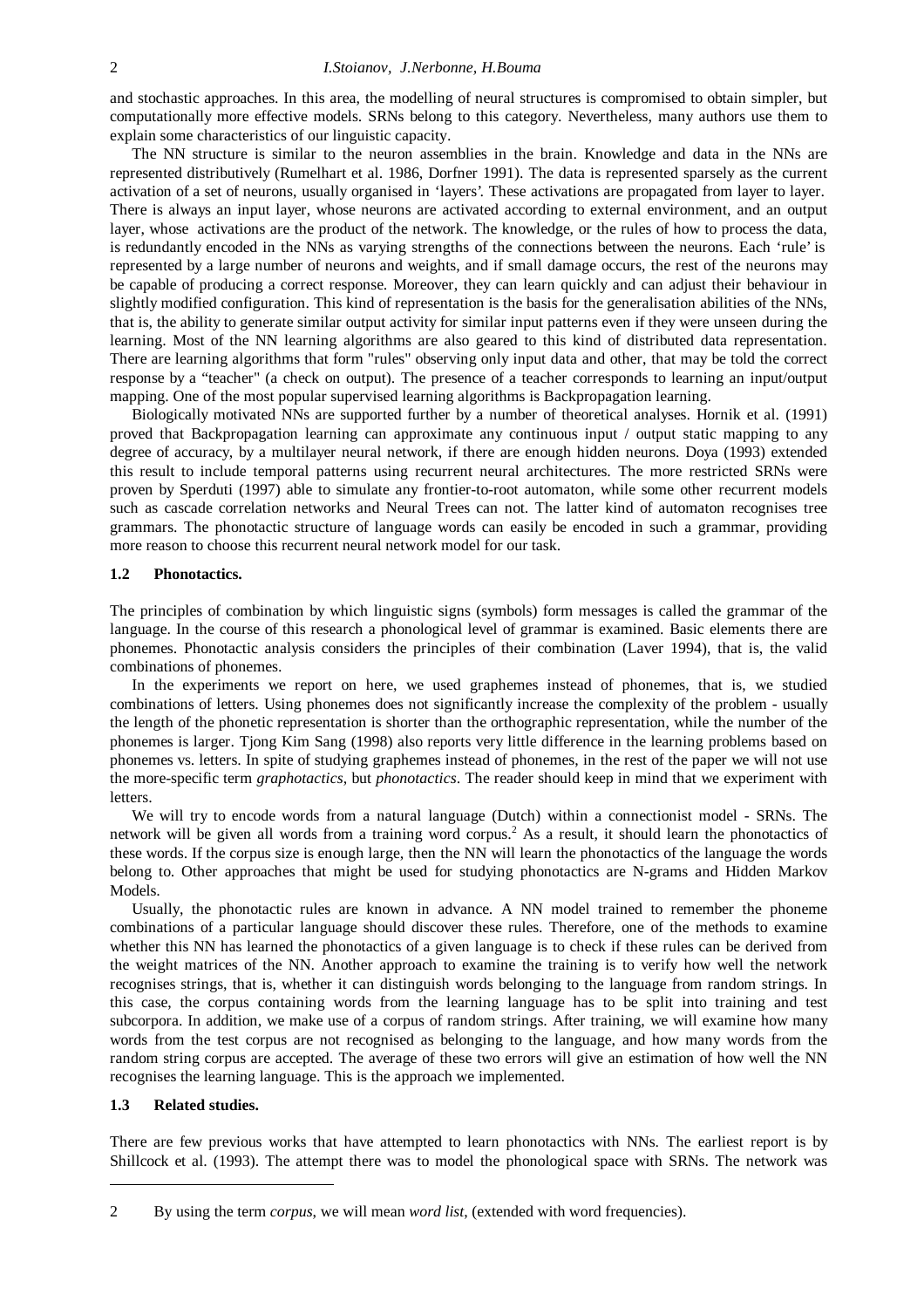trained to produce at the output layer, the previous, current and future phoneme, given at the input the current phoneme. The phonemes were encoded in accordance with the Government Phonology, in particular, using feature-based representations. They reported unsuccessful prediction of the next phoneme. A follow-up paper by Cairns et al. (1997) considers phonotactics-based word segmentation and the reported results consider only segmentation.

Another connectionist model that learns to produce sequences of phonological features was presented by Dell (1993). Two recurrent network architectures were used – SRNs and an extension of SRNs with an additional context layer receiving activation from the input layer. The purpose of this model was not phonotactic analysis, but producing the sequential phonetic representation of a static lexical term. Once presented a lexical term to the input, the model activated the features of each segment of the input word, one segment at time. Experiments were done with a toy size corpus (50 words, each consisting of 3 phonemes) and with a larger corpus  $(300 - 400)$ words). Both architectures were reported to perform well, with superiority of the second model. The reported error rate performance is (5-10%) and is measured as the number of erroneously predicted phonemes.

An attempt to scale up the problem is reported by Tjong Kim Sang (1995). He considered exactly the same problem we study; moreover it inspired our research. Success was achieved using Hidden Markov Models, but not using SRNs. It was concluded that the very complex structure of a grammar, describing a large number of words (3500 monosyllabic Dutch words) is not straightforward for SRNs. The reason for this was conjectured to be the large number of possible continuations. We propose a method to overcome this problem. The corpus Tjong Kim Sang used is a part of the monosyllabic corpus we use. He reported experiments with Hidden Markov Model's as well, with classification error rate of 3%, which in turn can be suggested as a base-line error rate for stochastic models. SRNs are also a kind of probabilistic machine.

Another report considering connectionist learning of phonetic regularities in Turkish (Rodd 1997) was published a few months after our first successful experiments. The NN model was SRNs, but the goal was different – finding similar phonemes, formed in the hidden layers during the training. The training corpus was smaller, and no information about the learning and performance was given.

Some other connectionist approaches applied to natural language learning – (Lawrence et al. 1995 & 1996), (Elman 1990), (Cleeremans et al. 1989), (Servan-Schreiber et al. 1991) among others – considered primarily syntax and some toy-sized problems. As pioneering projects in connectionist language processing, most of them were generally aimed at comparison between different approaches (including NNs) to language learning. But usually, the attempts at scaling to larger problems were not successful.

## **2. Data and encoding.**

-

A word list – a corpus containing all 4480 monosyllabic Dutch words – was extracted from CELEX corpus.<sup>3</sup> The mean word length was 5 characters. A small part of this corpus can be found in Appendix 2. The CELEX corpus contains a few hundred thousand words from English, Dutch and German. This corpus is very suitable for linguistic research, because it has a lot of specific information related to each word, for example, the number of the syllables in the words, their frequencies, grammatical information, etc. We used orthographic word representation. As we noted, the complexity of grapheme and phoneme studying is similar. Also, in Dutch, unlike English, there is close similarity between orthographic and phonetic representation.

The extracted corpus was split into a training corpus (80%) and test corpus (20%). In order to test the discrimination capabilities of a trained SRN, a corpus containing random strings was generated. The length of the random strings and the symbol distribution in each of them followed the empirical distribution of the word length and symbol distribution in the training corpus. This improves the quality of the test.

The words were presented to the network, letter by letter. At the end of each word, one extra symbol '#' (read: "end of word") was provided. There were in total 27 symbols: 'a'..'z','#'. All characters were orthogonally encoded in a vector of size 27. We selected orthogonal representation because it does not implicitly encode any significant relations among sounds or letters – which the learning should be required to uncover. Also, any nonorthogonal random representation can be transformed to this orthogonal one, and this can be computed with an extra non-recurrent hidden layer in the NN. The vectors are encoded as 0.1 at all positions except the one that stands for the particular character number, and which is set to 0.9. Using 0.1 instead of 0 and 0.9 instead of 1 increases the effectiveness of the training process.

An important characteristic of a word is its frequency. The word frequency measures how often the word is used. Therefore it would be better if during the training we provide the network a given word as often as its frequency. This stresses the more frequent symbol sequences. As a result, the network will be trained to respond better to more frequent words, and for instance, if it is used to spell-check a Dutch text, it will make fewer errors

<sup>3</sup> The CELEX corpus is distributed on CD-ROMs. For more information see http://www.kun.nl/celex/ or Centre for Lexical Information, Nijmegen, The Netherlands.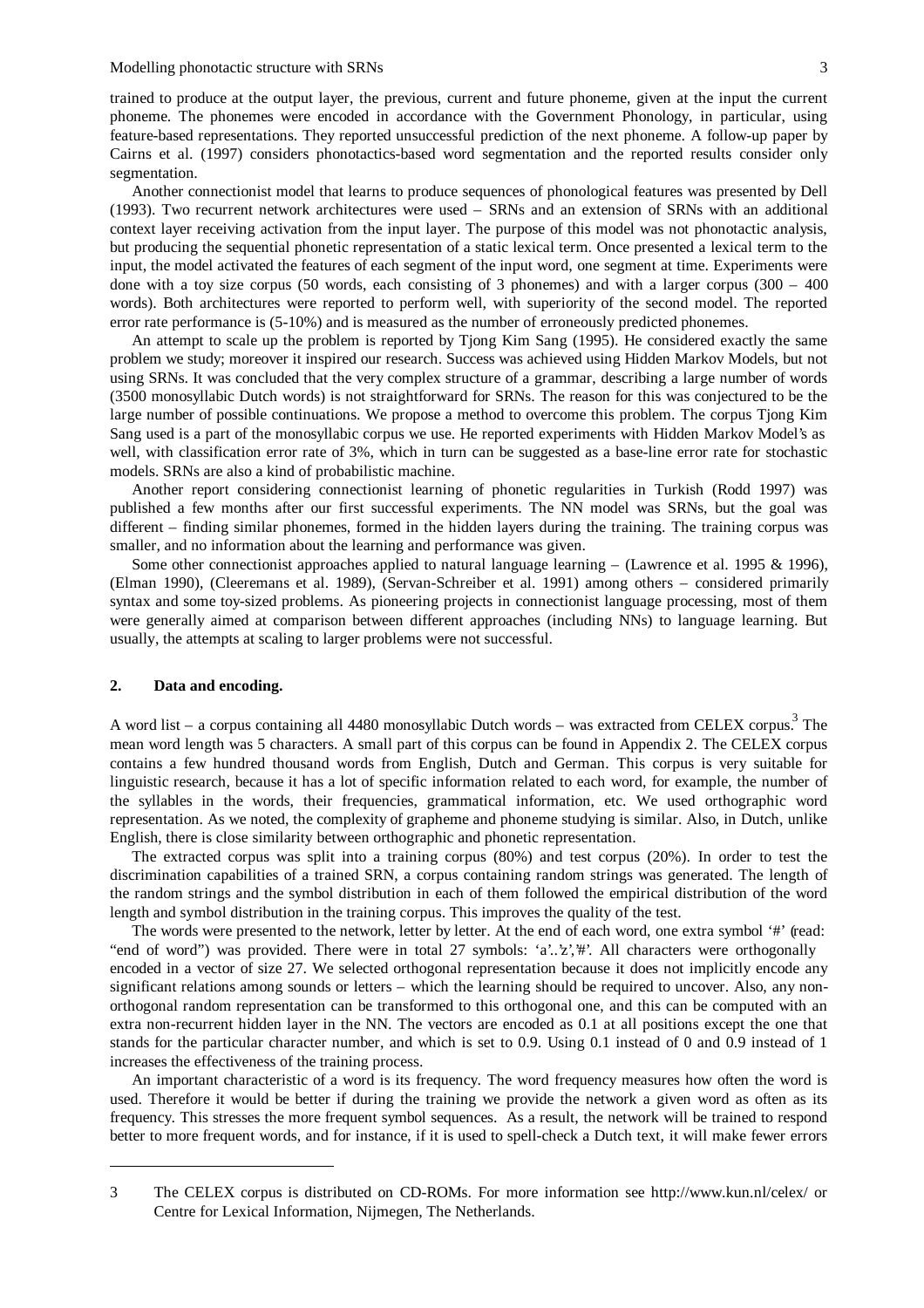in total. Still, the difference in the frequencies is too large. Certain words as 'de' (the) occur millions of times more often than some rare words. Therefore, the training frequencies used depend logarithmically on the real frequency. This reduces the range of appearance to maximum 100 times in one training epoch.

#### **3. Simple Recurrent Networks and Phonotactics Learning.**

The basic structure of SRNs as originally described by Elman is given in Fig. 1, which also depicts the mechanism of sequence processing. The SRNs were developed as an extension of the popular feedforward, supervised NN model, Multilayered Perceptron (Rumelhart'1986), and it uses the same basic computations. The only difference is the recurrent connection from the hidden layer to the 'context' layer, which can be seen as a part of the input layer, but fed with internally produced information. This context layer is used to remember the activation of the hidden layer at the previous moment and it is the temporal memory of SRNs. So, SRN response at each moment depends both on the current input and on the contextual memory. During the learning process, SRNs build up an internal representation of the sequential input data, in the context layer.

The network learns the phonotactic rules by studying the possible successors after each left context in the training corpus. The learning process is organised in epochs. In each epoch, all words are presented to the network. The frequency of a word's appearance in an epoch is proportional to (the logarithm of) its frequency in the language. Before starting a new word, the context is reset. A word is presented to the SRN letter by letter. The letter following the current input letter is the current successor. This is what the network should predict and should produce at the output. A training error is defined as the difference between the desired and the current output activation for each neuron. This error is used by the training algorithm that adjusts the weights so that the next time the same input is presented, the output is closer to the desired output.



Fig. 1. A Simple Recurrent Network and the mechanism of sequence processing. One character is presented as input to the SRN, and the next one is used for training. In turn, it has to be predicted during the test phase.

SRNs can be trained by standard Backpropagation algorithm (BP) or Back Propagation Through Time (BPTT) learning. Both of them allow the network to settle to a good point in the weight space, but the second one is faster, and allows the network to adjust more precisely to the dependencies between the context, current input and target letters. The difference is that the weights receive delta- or error-signals not only from the errors in the previous layer, but also from the propagated error in the context units. Therefore, we recommend that BPTT is used. In Appendix 1, we provide technical details related to SRNs and BPTT implementation.

Since the task usually is not deterministic, that is, there are many possible successors after a given left context, the output error can never achieve zero (except where left contexts are unique in the training corpus). Therefore, as a result of the training, the network tends to learn the distribution of the allowable successors, that is, the probability of each letter to follow the current context.

## **3.1 Evaluation of the learning. Optimal Threshold.**

Learning phonotactics means learning symbol order. To check how well a trained SRN has learned the phonotactics of the training language, we can test its prediction performance. One possible method is to interpret the NN output as the likelihood that any symbol follows in the current context. That is, for each left context available in the language, to compute, the proximity between the network response and the empirical distribution of all symbols - potential successors. This evaluation method is explored in a related paper by Stoianov (1998). Another method, explored by Cleeremans et al. (1989) and Tjong Kim Sang (1995) among others, is based on the idea that if the network accepts (almost) all valid sequences and rejects (almost) all invalid ones, then it has learned the phonotactics. We will pursue this approach further.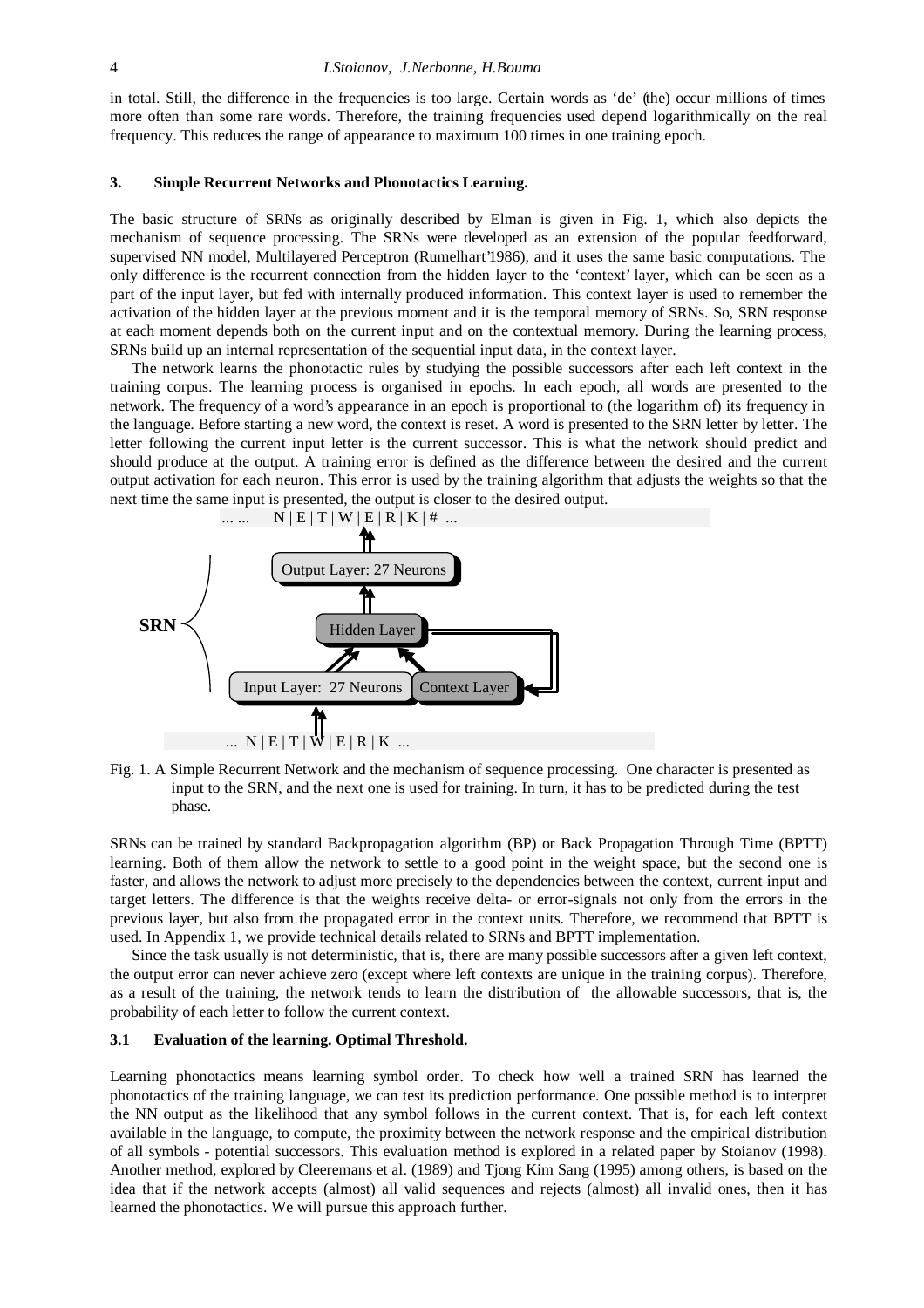Modelling phonotactic structure with SRNs 5

Now, how should we decide whether the joint response of the output layer  $\{\mathbf{on}(\mathbf{t}_0), \mathbf{on}(\mathbf{t}_0+1), \dots, \mathbf{on}(\mathbf{t}_0+L-\mathbf{t}_0)\}$ 1)} to a string [**c**<sup>1</sup> **c**<sup>2</sup> .. **c**L ] accepts it as being a part of the trained language, or not? The first ideas put forward were the following: Cleeremans' implementation accepts a sequence if the responses of all designated neurons standing for the expected symbols in the sequence have an activation level greater than 0.3. Recall that in the orthogonal representation, there will be exactly one 'designated' neuron which represents a given symbol. Tjong Kim Sang's SRNs accept a string if the designated neurons are more active than the minimal activation value encountered in all training words. The problem with the first approach is that it is very task-specific. The value 0.3 is experimentally observed: in Cleeremans' task, there are no more than two successors and 0.3 is the threshold that optimally splits grammatical from non-grammatical strings. Applying this method to a task where the possible successors are 27 would fail, because only few of the neurons would have activation larger than 0.3. Tjong Kim Sang met this problem and applied the second rule, but it turned out to accept not only the correct words, but almost all random sequences as well.

The solution we propose and use to good effect uses the same principle as in the previous approaches: the activations of the neurons  $\text{on}(\mathbf{t}_0 + \mathbf{i} - \mathbf{1})$  standing for the expected symbol  $\mathbf{c}_i$  are compared with a threshold  $\mathbf{\tau}$ . If all of the relevant neurons have activation greater than or equal to  $\tau$ , the string is accepted as being enough close to the words from the training corpus, that is, as phonotactically like the words learned by the SRN during training. In this case, τ should be between zero and one. In the above notations, the index **i** stands for the position of the letter **c**i in the tested word, that is, it has temporal meaning. Since all phonemes from the tested word have to be confirmed by the NN, we can term this rule "*all-or-nothing*". Now, the question is how to set this threshold in order to best distinguish grammatical from ungrammatical input sequences. After a complete training, or after each training session, when we want to evaluate the training thus far, we can examine the response of the net to all genuine words and to some randomly generated strings, for different threshold values. The network training is supposed to adjust the weights so that to improve the response for words from the training corpus, and to minimise the error in the test set. We test how many words will be accepted and rejected for different values for the threshold, and select the threshold that minimises the combined error involving acceptance of random strings and rejection of genuine words. This use of negative data (random strings) departs from Cleeremans' and Tjong Kim Sang's work – Cleeremans uses negative data only to evaluate the SRN learning and Tjong Kim Sang uses only positive data to find the threshold (which is far from the optimal one).

Fig.2 depicts both *falsely rejected word error(FRE)* and *falsely accepted random strings error(FAE)*, where the **x**-axis stands for threshold, and **y**-axis represents the error, dependent on the threshold. We can see that as the threshold increases, FRE increases too, because more words are rejected, while on the other hand, FAE decreases, because fewer random strings are accepted. At the point where the two errors are minimal is the threshold which is most interesting. This minimal threshold will be used for character acceptance. The corresponding error at this point is used also for evaluating the training.



Fig.2. Falsely rejected word error (FRE) and falsely accepted random string error (FAE). The errors are given against the threshold  $\tau$  (0.05 .. 0.15).

The method being proposed here is independent of the number of successors, so it can work well with 26 characters, as well with, for instance, 100 phonemes.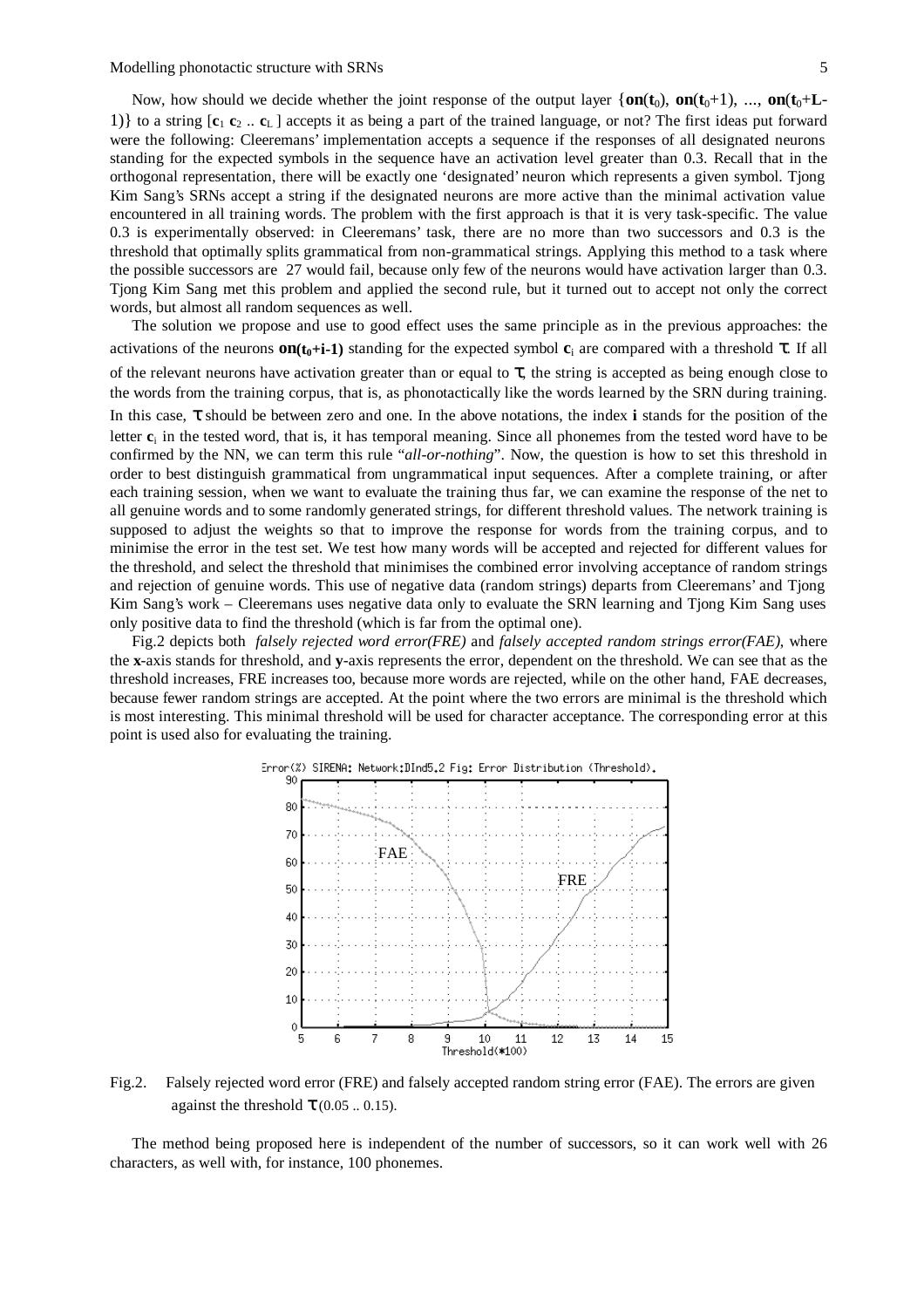#### **3.2 Details of the experiments and results.**

The model described so far was implemented on **C++** for HP-Unix. We experimented with both Back-Propagation(BP) and Back-Propagation Through Time (BPTT) learning algorithms. BP required fewer computations and was faster and easier for implementation, but the training was longer. This is because BPTT propagates back through time temporal dependencies and uses them for training, while BP uses only the context layer as source for information for the past.

In the course of experiments, we fixed the following SRN parameters: learning coefficient  $\eta = 0.3$  and network momentum  $\alpha = 0.5$ . These values were found to be optimal for various tasks. We used one hidden layer, which was copied to the context layer using the weighting coefficient  $\beta$  = 0.8. The only parameter we allowed to vary was the number of hidden nodes - from 5 to 30.

The training was organised in epochs, during which each word from the training corpus was selected in random order and used for training. The probability of a word being selected was equal to its frequency. This allowed the more frequent words and phoneme combinations to be studied more often than the infrequent ones.

After one training epoch, we estimated the learning by presenting all words to the NN and computing the error as a function of the threshold  $\tau$ . The error function (in percent) depended also on the word frequency **freq**(word**i**):

# $\mathbf{Err} \ (\tau) = \mathbf{100} \left| \mathbf{Words} \right|^{-1} \mathbf{\Sigma}_{\text{ i=1..} \left| \mathbf{Words} \right|} \mathbf{Err}_\tau (\text{word}_i) \ ^* \ \mathbf{freq} (\text{word}_i)$

where |**Words**| is the corpus size and **Err**<sub>τ</sub>(word<sub>i</sub>) is the error for word **i** at a threshold **τ**. The same error function was computed as well for a corpus of random strings. Note, that the error  $Err_r$  (word<sub>i</sub>) in the latter case is not the rejection of a random string, but its acceptance as a word belonging to the training language. The frequency of each random string was assessed as one. Finally, as we described in section 3.1, the threshold  $\tau$  at which the combined error is minimal was found and used to evaluate the learning.

The number of the training epochs depended on the epoch error behaviour. The training was terminated either if the error dropped below some threshold or failed to decrease significantly. On average, 100 to 300 epochs were enough to reduce the training error satisfactorily. After the training, a control test with the test corpus was performed, in order to test the generalisation abilities of the network. Usually, the test error was close to the training error.

A typical error shape after the training is shown on Fig. 2. It was quite surprising for us that a SRN with as less as 5 to 10 hidden neurons managed to obtain about 7% error. Some other complex tasks, for instance in vision processing, require many more hidden neurons – more than 100. This means that the phonotactic rules, found in the language, are not that complex.

## **4. Static analysis of the learned phonotactics.**

In this section we present a brief analysis of the phonotactics that a SRN with five hidden neurons has learned. The analysis will be based on two static representations of the weight matrixes of a trained SRN – a Hinton diagram and cluster analysis. The extracted rules will be compared to correspondent phonotactic transition rules in Dutch, documented in "*Fonologie van het Nederlands en het Fries*" (Cohen 1972).<sup>4</sup>

The basic source of analysis is a *Hinton* diagram of the weight matrices for both hidden to output layer and input (including the context neurons) to hidden layers (Fig. 4). In this diagram, each circle represents one weight. The strength and the sign of this weight are represented by the size and the colour of the circle. A white circle stands for positive and a black one stands for negative weights. Recalling that a neuronal output is a function of the product inputs - weights (see formulae (1) and (4) in Appendix 1), we might extract some simple rules.<sup>5</sup>

The same weights, but analysed with cluster analysis and represented with dendograms are given in Fig.3. The left dendogram there classifies each input letter with respect to the influence it has to the activation of each hidden neuron (hN). In turn, the right dendogram classifies the output letters with respect to the incoming from the hidden layer weights.

-

<sup>4</sup> We did not find a proper source with *graphotactic* rules, so the resemblance can only be approximate.

<sup>5</sup> We cannot draw exact rules because there are recurrent connections and biases that complicate the computations.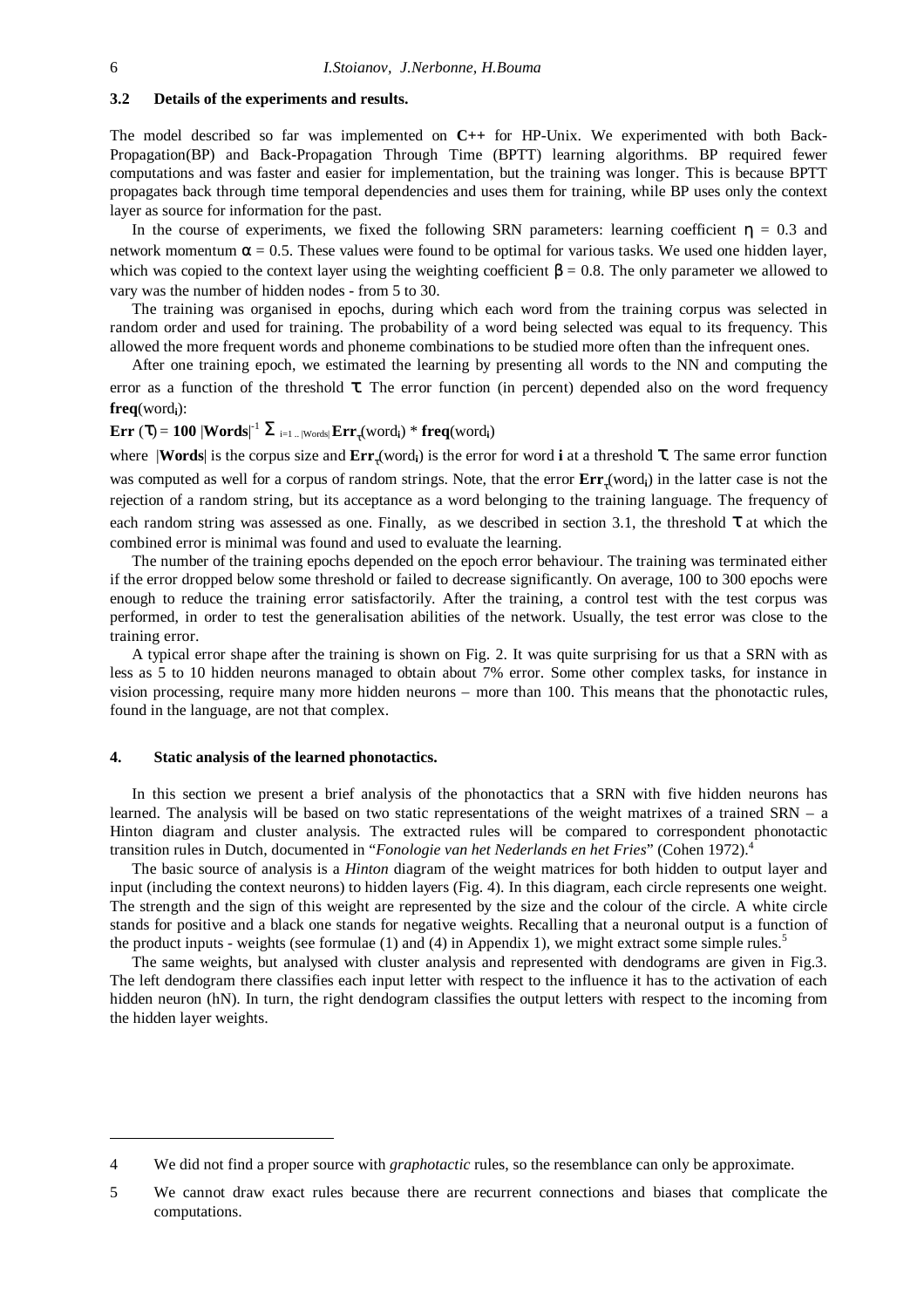

Fig. 3 Cluster analysis of the Input characters (a) and Output characters (b) with respect to the weights connecting Input-Hidden and Output-Hidden layers. The numbers in (a) represent the context neurons. What we have labelled 'sonorants' in (a) includes voiced continuants (as well as sonorants proper).

First, we can see in Fig. 3 that the weight vectors (and correspondingly the characters) cluster into known natural classes – vowels and consonants – in both input and output character clustering. The 'back' vowels (O,U) are subclustered from the 'front' (IE,A) vowels. The consonants also are distinguished in the input character cluster regarding sonority. We will stop here searching for further known phonetic clusters, because the symbols are not phonemes, but graphemes. In spite of that, since these classes are formed only experiencing the words, we can conclude that the possible combinations in the natural languages depend on the (phonetic) characteristics of the symbols.

As a further step, we will look at the possible transitions between two neighbouring symbols in Fig. 4 and how do they relate to the transition rules in a monosyllabic Dutch word(Cohen 1972), which is of the following form:

 $\sigma$  {onset [[[C<sup>f</sup>]C<sup>f</sup>]C<sup>f</sup>] nucleus V[V] coda [C<sup>b</sup> [C<sup>b</sup> [C<sup>b</sup> [C<sup>b</sup>]]]] }

where C stands for consonants and V for vowels. The general principle is that we can see what can follow what by tracing from (b) into (a) in Fig. 4 over activated neurons.



Fig. 4. Hinton diagram of trained SRN weights: (a) Hidden to Output Layer. Each column represents one output neuron. (b) Input Layer (A..Z,#) and Context Layer (1..5) to Hidden Layer. Each row represents one hidden neuron. Note, e.g., that positive weights (empty circles) on the  $2^{nd}$  and  $4^{th}$ neuron (row 2,4) corresponds to vowels. See text for details.

According to Fig.4b, consonants and some context neurons activate the  $1<sup>st</sup>$ ,  $3<sup>rd</sup>$  and  $5<sup>th</sup>$  hNs. At the same time, the  $2<sup>nd</sup>$  and 4<sup>th</sup> hNs are activated by vowels and context neurons. Now, if we look at Fig.4a, we see that the  $2<sup>nd</sup>$  hN activates consonants and *end-of-word*, while the 4<sup>th</sup> hN activates vowels and consonants. Our interpretation of this is that the  $2<sup>nd</sup>$  hN stands for an optional second vowel, while the  $4<sup>th</sup>$  hN stands for the first vowel in the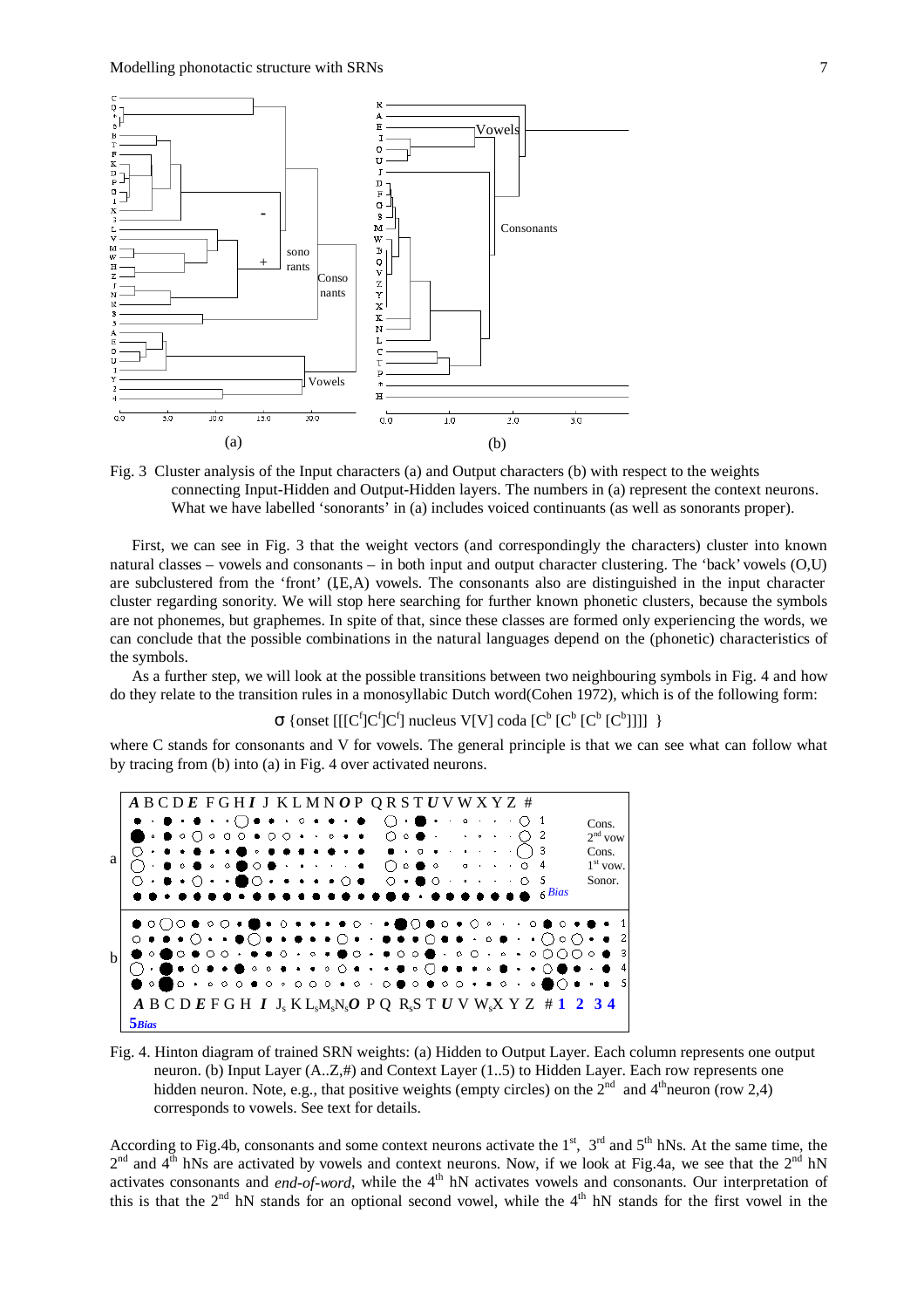nucleus. Also, this should mean that one vowel can not end a syllable, while two vowels can. Now, if we turn to the phonotactics, there is a rule in Dutch that a short vowel cannot end syllables, only a long vowel. In monosyllabic words, the short vowels are represented mostly by a single letter, while the long vowels have twocharacter orthographic representations. We can see that the two rules match nicely.

With regard to the consonants, note that according to Dutch phonotactics, there cannot be an obstruent that intervenes between a sonorant in the onset or coda and the nucleus (syllable peak). What the SRN found is exactly the same: the sonorants  $(J, L, M, N, R, W)$  activate only the  $5<sup>th</sup> hN$ , which in turn activates only vowels, 'R' and *end-of-word*. As for the obstruents, they activate the  $1<sup>st</sup>$  and  $3<sup>rd</sup>$  hNs at the input layer (Fig.4b), which in turn allows consonants and vowels to be activated at the output layer (Fig.4a). Another rule that can be found in Dutch is that the last consonant in a [CCCC]-coda can only be 'T'. This phenomenon is reflected in Fig. 4a, where the only consonant activated by the  $3<sup>rd</sup>$  hidden neuron is 'T', and this neuron itself is activated only by consonants, and context neurons including itself.

Finally, we would like to note again that the rules discovered by the SRN apply to orthography and due to the close relation between Dutch orthography and phonology, we might compare them to the real phonotactic rules.

#### **5. Conclusions:**

Looking for a connectionist architecture capable of modelling the phonotactics of natural language words, we have explored Simple Recurrent Networks. In spite of some earlier unsuccessful experiments with SRN phonotactics modelling, the promising SRN theoretical research encouraged us to continue the search for effective modelling. The temporal information in the context layer is enough for the network to produce correct predictions. This is expected, since the SRNs can simulate any frontier-to-root automata as some recent theoretical research shows.

The experiments we made confirmed our expectations. A sufficiently trained network predicted the possible successors after a given left context with reasonable error. That is, reading a word symbol by symbol, the network predicted correctly which symbols can follow the sub-word presented so far.

The success of the experiments was due to a modified interpretation of the output neurons, which was not well developed until now. In order to judge if a given character is a possible successor, we compared its activation with a threshold which we set after training. Consequently, a word was accepted as belonging to the training language if all its letters were recognised as possible successors. Another mechanism that improved the learning was to stress more frequent combinations, that is, more frequent words. Finally, the use of some negative data seems to have helped as well in setting the threshold optimally.

In the present study orthographic word representation was used, but similar results would be expected if phonetic representation had been studied. The difference would be the number of the basic tokens, which would be larger in the second case. In spite of this, the method should be able to study the phonetic patterns, which are simpler and better understood than these based on orthographic representation.

Since we achieved successful learning with a small SRN, we did not pay too much attention to learning time – a network of size 5 to 10 hidden neurons achieved an acceptable error rate. However, similar applications may require larger networks. In that case we suggest further improvement of the learning algorithm. There are number of techniques that accelerate the learning of BP and BPTT learning algorithms. The topology might be changed dynamically as well. Evolutionary programming techniques provide interesting methods of optimal topology selecting. There are other methods that increase or decrease the hidden layer size during the training (Haykin 1994, Stoianov 1994).

The successful learning of a large natural language word corpus in SRNs – the main contribution of the work presented here – evidently confirms that parallel distributed processes can attack large-sized problems in NLP, a claim that could be made earlier primarily for symbolic and stochastic approaches.

#### **6. Acknowledgments.**

We thank Walter Jansen for helpful advice on phonology. We thank also Hans van Halteren and the anonymous referees for valuable comments and suggestions. The work is supported by BCN grant.

## **7. References**

Ainsworth-Darnell, Kim, H.Shulman, J.E.Boland. (1998). Dissociating Brain Responses to Syntactic and Semantic Anomalies: Evidence from Event-Related Potentials. *J.of Memory and Language*, 38, 112-130.

Cairns, P., R.Shillcock, N.Chater and J.Levy. (1997) Bootstrapping Word Boundaries: A Bottom-up Corpus-Based Approach to Speech Segmentation. *Cognitive Psychology*, 33(2) 111-153.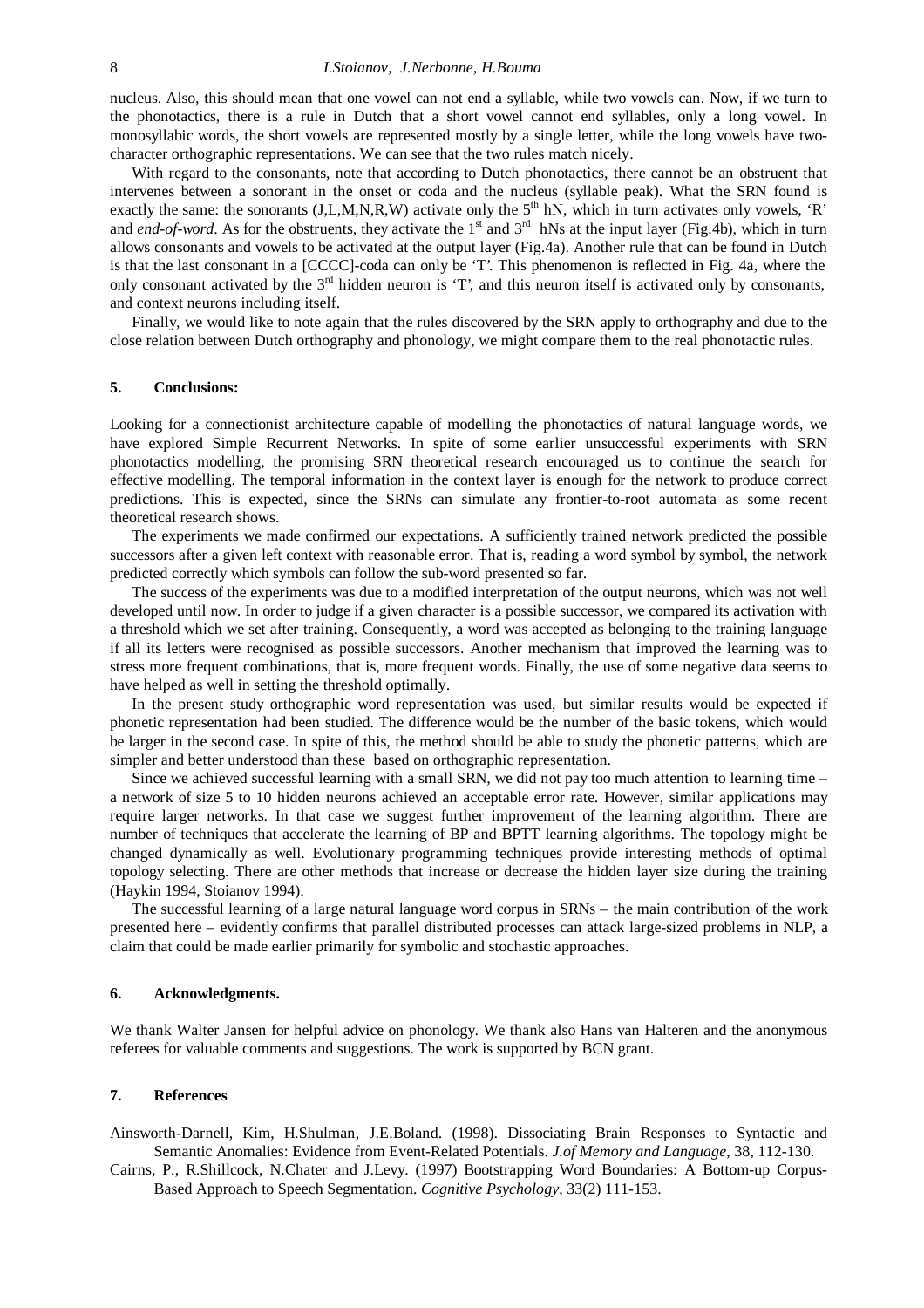- Cleeremans, A., D.Servan-Schreiber and J.L.McClelland. (1989). Finite state automata and simple recurrent networks. *Neural Computation*, pp372-381.
- Cohen, A., C.L. Ebeling, K. Fokkema, A.G.F. van Holk*.*(1972). *Fonologie van het Nederlands en het Fries*, Martinus Nijhoff, The Hague.
- Dell, Gary S., C. Juliano, Anita Gouvindjee. (1993) Structure and Content in Language Production: A Theory of Frame Constraints in Phonological Speech Errors., *Cognitive Science*, Vol. 17, 149-195.
- Dorffner,Georg.(1991)."Radical" Connectionism for Natural Language Processing in *Proc. of Spring Symp. on Conn. NLP*, Standford,CA,95-106.
- Doya, K. (1993). Universality of fully connected recurrent neural networks. Technical report. Univ.of California, San Diego.
- Elman, Jeffrey L.(1990). Finding structure in time. *Cognitive Science*,14,179-211
- Elman, Jefrey L., Bates E., Johnson M.H., Karmiloff-Smith A., Parisi D., Plunket Kim. (1996). *Rethinking Innates (A connectionist perspective on development)* , A Bradford Book, The Mit Press.
- Hirshman, Elliot and E. Jackson. (1997). Distinctive Perceptual Processing and Memory. *J. of Memory and Language*,.36,2-12. Acad.Prs.
- Haykin, Simon.(1994). *Neural Networks*, Macmillan College Pub.
- Hornik,K., M.Stinchcombe and H.White.(1989)."Multilayer feedforward networks are universal approximators. *Neural Networks*,2,359-366
- Kandel, E.C., J.H.Schwartz, T.M.Jessell. (1991). *Principles of Neural Science*, Appleton & Lange.

Laver, John. (1994). *Principles of phonetics*, Cambridge Univ. Press,

- Lawrence S, C.L.Giles, S.Fong. (1995). On the Applicability of Neural Networks and Machine Learning Methodologies to Natural Language Processing. *Techn. Rep. UMIACS-TR-95-64 and CS-TR-3479*, Univ. of Maryland.
- Lawrence Steve, S.Fong, C.Lee Giles. (1996). Natural Language Gramatical Inference: A Comparison of Recurrent Neural Networks and Machine Learning Methods. *Connectionist,statistical and symbolic approaches to learning for Natural Language Processing*, Springer-Verlag, pp.33-47
- Miikkulainen, Risto and M.Dyer (1991).Natural Language Processing with Modular PDP Network and Distributed Lexicon. *Cognitive Science*,15(3),343-399.
- Nerbonne John, et al (1996). Phonetic distance between Dutch dialect. In G.Dueux, W.Daellmans & S.Gillis (eds) *Proc. of Computational Linguistics in the Netherlands*, pp.185-202
- Plaut, D.C., J.McClelland, M.Seidenberg, K.Patterson (1996). Understanding Normal and Impaired Word Reading: Computational Principles in Quasi-Regular Domains. *Psychological Review*, v.103, pp.56-115.
- Reilly, Ronan G. (1995). Sandy Ideas and Coloured Days: Some Computational Implications of Embodiment. *Artif. Intellig. Review*, 9: 305-322.
- Rodd, Jenifer. (1997). Recurrent Neural-Network Learning of Phonological Regularities in Turkish, Proc. of Int.Conf. on Computational Natural Language Learning, Madrid, July, 1997,p 97-106.
- Rumelhart, D.E., G.E.Hinton and R.J.Williams. (1986). Learning internal representations by error propagation. In David E. Rumelhart and James A. McClelland, (ed). *PDP.* Vol 1. The MIT Press, Cambridge, MA.
- Servan-Schreiber D., A.Cleeremans and J.L.McClelland. (1991). Graded state machines: The representation of temporal contiguincies in simple recurrent networks. *Machine Learning*, Vol.7, pp.161-193.
- Sperduti Alissandro, (1997). "On the Computational Power of Recurrent Neural Networks for Structures". *Neural Networks*, Vol.10, No.3, pp.395-400.
- Shillcock, Richard, Joe Levy, Geoff Lindsey, Paul Cairns, Nick Chater, (1993). Connectionist Modelling of Phonological Space, In Mark Ellison & J.Scobbie (eds), *Computational Phonology*, pp.179-195.
- Stoianov I. P, I.Baruch and E.Gortcheva. (1994). Off-line Signature verification by Neural Network pressure analysis. *Proc.of Int.Conf. NNACIP'94*,74-79
- Stoianov, Ivelin P. (1998). Tree-based Analysis of Simple Recurrent Network Learning. *Proc. of COLING-ACL'98*, Montreal, Canada, (in press).
- Stowe, Laurie A., et al. (1994). PET Studies of Language: An Assessment of the Reliability of the Technique. *Journal of Psycholinguistic Research*, Plenum Publ. Corp. Vol.23, No.6, 1994.
- Tjong Kim Sang, Erik F. (1995). The Limitations of Modelling Finite State Grammars with Simple Recurrent Networks, *Proc.of the 5-th CLIN*, Enschade, the Netherlands, pp.133-143.
- Tjong Kim Sang, Erik F. (1998). Machine Learnig of Phonotactics. *Ph.D. Thesis*. Univ. of Groningen, Faculty of Arts.
- Wan, Erik and F.Beufays, (1996). Diagrammatic Derivation of Gradient Algorithms for Neural Networks, *Neural Computations*, 8.1, pp.182-201.